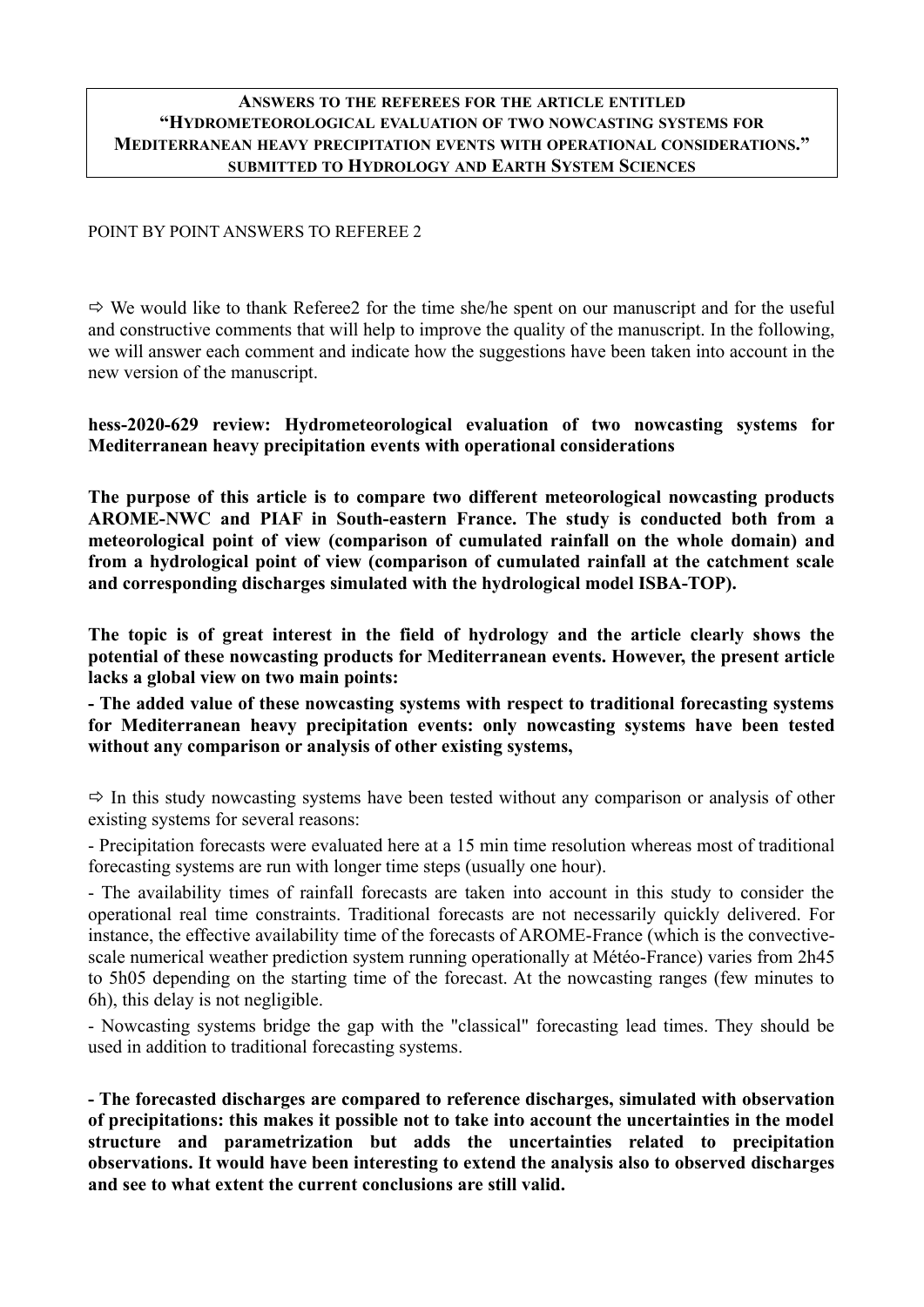$\Rightarrow$  Comparing forecasted discharges with reference discharges is a common practice to assess rainfall forecasts quality. A new sentence with three references will be added in the revised manuscript:

"...The reference is the discharge simulation obtained using the radar rainfall estimates ANTILOPE as input to the distributed hydrological model. This approach allows to dissociate the error made by the hydrological model from that made by the rainfall forecasts (Borga, 2002, Berenguer et al., 2005, Poletti et al. 2019)."

Borga, M. (2002). Accuracy of radar rainfall estimates for streamflow simulation. *Journal of Hydrology*, *267*(1-2), 26-39.

Berenguer, M., Corral, C., Sánchez-Diezma, R., & Sempere-Torres, D. (2005). Hydrological validation of a radar-based nowcasting technique. *Journal of Hydrometeorology*, *6*(4), 532-549.

Poletti, M. L., Silvestro, F., Davolio, S., Pignone, F., & Rebora, N. (2019). Using nowcasting technique and data assimilation in a meteorological model to improve very short range hydrological forecasts. *Hydrology and Earth System Sciences*, *23*(9), 3823-3841.

### **From the results and analysis, it also seems to me that AROME-NWC is more promising than PIAF for flash-flood forecasting, at least on the tested events and catchments, yet it is not clearly stated either on the abstract, or in the conclusions. Am I missing something on the added value of PIAF on that point?**

 $\Rightarrow$  We would say that both provide valuable information but on different lead times. AROME-NWC forecasts are appropriate for lead times greater than two hours and PIAF forecasts for very first lead times. The availability time of the PIAF rainfall forecasts and their frequency might be very useful for planning the intervention of emergency services in crisis time.

### **1. P4 L119: what is the "regret"? A more detailed description of PIAF will be interesting for a better understanding of the results and analysis, without the need to read several other publications.**

 $\Rightarrow$  In the revised manuscript, we will expand section 2.2.2 by including more details about PIAF. The second paragraph will be modified and an additional figure will be added as follows:

"PIAF is based on a sequential aggregation of these two predictors (radar extrapolation and numerical prediction) and the results of blending is a linear compound of both of the form: PIAF = $\alpha$ \* Extrapolation +  $(1-\alpha)$  \* AROME-NWC. Its aim is to perform better than the best predictor. The accuracy of a prediction proposed by the experts (radar extrapolation and AROME-NWC) or by PIAF is measured through a loss function. The Gerrity score (Gerrity Jr, 1992) described in Appendix A is here used to estimate the loss of each product with respect to the radar quantitative precipitation estimates. The difference between the forecaster's accumulated loss and that of an expert is called regret, as it measures how much the forecaster regrets, in hindsight, of not having followed the advice of this particular expert (Cesa-Bianchi and Lugosi 2006). As the forecaster's goal is to minimize the regret, the weights given to each predictor in PIAF are adjusted according to their deviation from the previous 6 hours observations, this results in weighting more the expert whose cumulative loss is small. The polynomially weighted average forecaster with multiple learning rates (ML-Poly, Cesa-Bianchi and Lugosi 2006, Gaillard and Goude, 2015) is the aggregation rule used in PIAF to assign weights to each predictor. This method provides a real choice of predictor rather than a mixture. The weights depend also on the forecast range (additional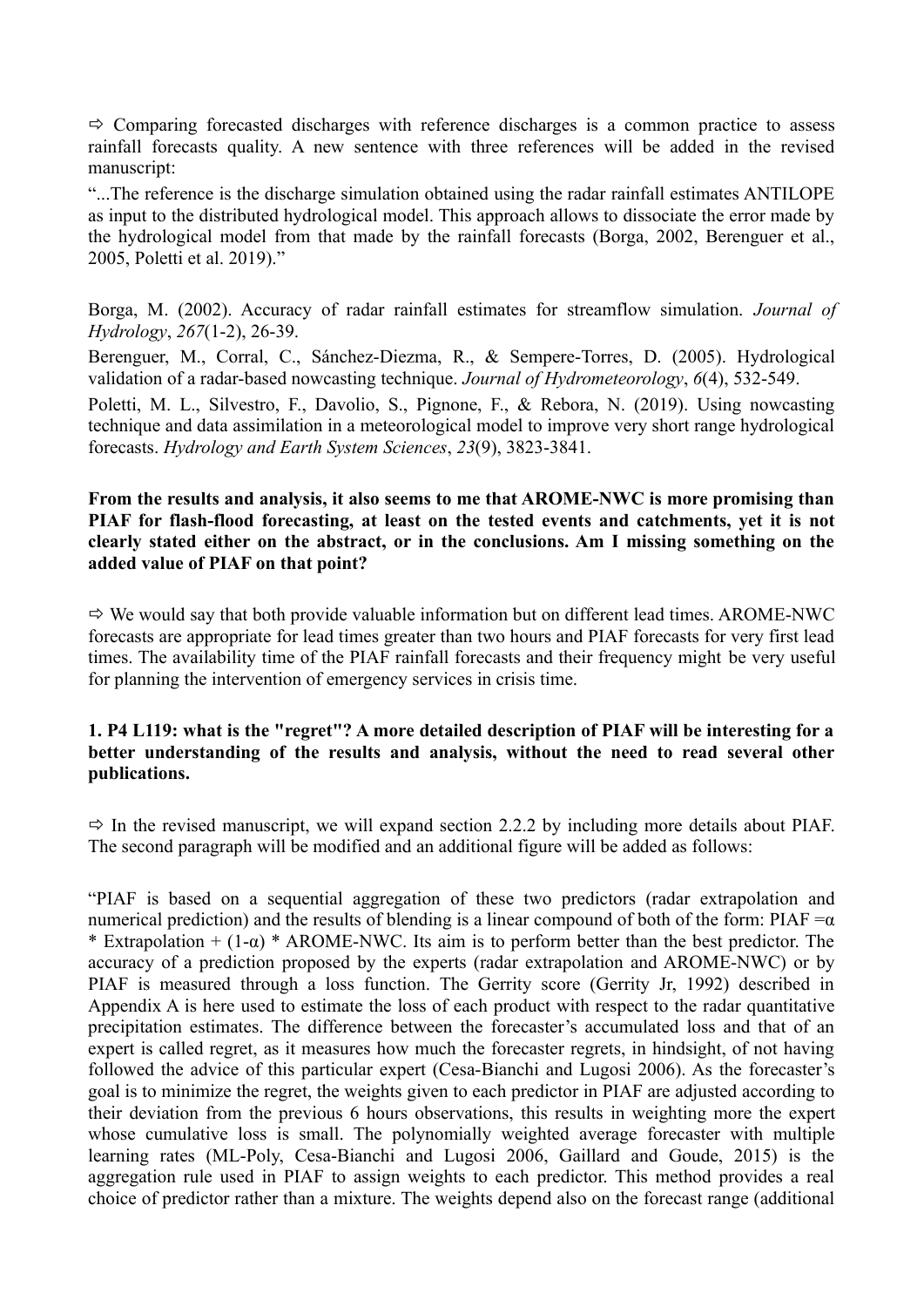Figure) and on the geographical area, according to a division of France into six sub-areas. PIAF is run every 5 minutes with a 3 hours lead time and a time step of 5 minutes. Forecasts are available within 2 minutes."

Cesa-Bianchi, N., & Lugosi, G. (2006). *Prediction, learning, and games*. Cambridge university press.

Gaillard, P., & Goude, Y. (2015). Forecasting electricity consumption by aggregating experts; how to design a good set of experts. In *Modeling and stochastic learning for forecasting in high dimensions* (pp. 95-115). Springer, Cham.



*Additional figure : 3-D representation of the weight α given to radar extrapolation in PIAF. It shows the PIAF forecast lead time (interval [0, 180 minutes]) dependency on α (interval [0, 1]) for PIAF forecasts starting from 12 October 2016 18:05UTC to 13 October 2016 00:05UTC.*

## **2. P5 L123: the Gerrity score is detailed in Appendix A, you should add a crossreference here for clarification.**

 $\Rightarrow$  A crossreference will be added in the revised manuscript.

## **3. P5 §2.3: how is handled the different spatial resolution between ISBA (300m) and TOPODYN (50m)?**

 $\Rightarrow$  To answer this question and to make it clearer in the revised manuscript, the ISBA-TOP section (2.3) will be modified as follows: (P5 L129)

"This coupling consists in introducing into ISBA a lateral distribution of soil water following TOPODYN concept. ISBA deals with the water and energy budgets within the soil column and between the vegetation and the atmosphere above. Fluxes are computed for all grid meshes of its domain. From the resulting volumetric water content over a ISBA grid cell, water-storage deficit as well as the hill slope recharge are determined on the corresponding TOPODYN watershed pixels of 50-m x 50-m resolution. TOPODYN manages the computation of the lateral redistribution of water within the catchment by using topographical indexes and the spatial variability of the rainfall. The